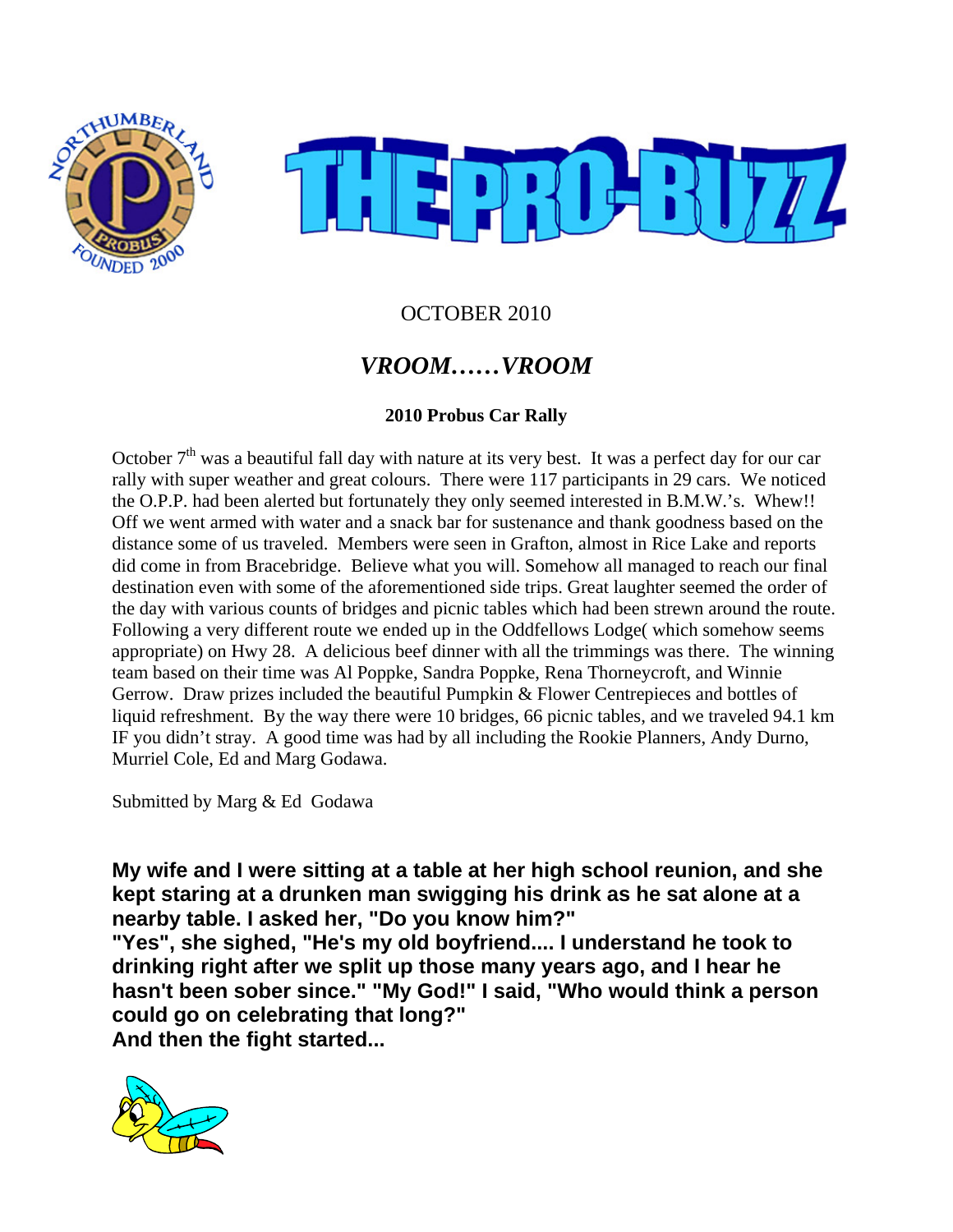#### **COMING EVENTS**

October  $26<sup>th</sup>$ ..Tuesday. Night at the Races

Eric Carleton has arranged this event and it is SOLD OUT!! Sorry if you didn't get in on it. Participants may arrive at Kawartha Downs any time after 3:00 P.M.

November 5<sup>th</sup>..Friday. Dinner Theatre at the Best Western. Tickets are \$33.75ea

We have a few seats left and this is the last day to purchase them. Marg Madsen will sell them at the break. Cheques to Best Western—Cobourg.

November 10<sup>th</sup>..Wednesday. The Terracotta Army—Warrior Emperor. Tickets \$65.00ea

Bus leaves here at 11:00 A.M. Guided tour at 1:00 P.M. Dinner at 5:00 P.M. at the Pickering Mandarin. Cheques to Probus N Travel. ONLY 6 TICKETS LEFT!!

November 19th..Friday. White Christmas at Victoria Hall. Tickets \$22.50ea

We still have a few good seats available.

December 3<sup>rd</sup>..Friday. Canadian Tenors at the Sony Centre for the Performing Arts. Great Seats for \$107.00ea

Bus leaves Cobourg at 5:30 P.M. Show at 8:00 P.M. We need more people to sign up for this before we offer it to the other clubs—So sign up today.

December  $9<sup>th</sup>$ ..Thursday. Christmas Party. Tickets will be available on October  $28<sup>th</sup>$ .

Dinner has been ordered; music is orchestrated and fun is being planned. 150 seats only are available. Organizers are Carol & Jamie Doolittle and Diana & Joe Flynn

Submitted by Verna Templer

#### **From the Speaker's Corner**

#### **Oct. 14th**

 Capt. Shawn Scrimshaw of the R.C.A.F. Speaking on Search & Rescue out of Trenton. He flies Griffon helicopters.

#### **Oct. 22**

Terry Stanley from the Cobourg Police Force to speak on winter driving.

Submitted by Ron Templer

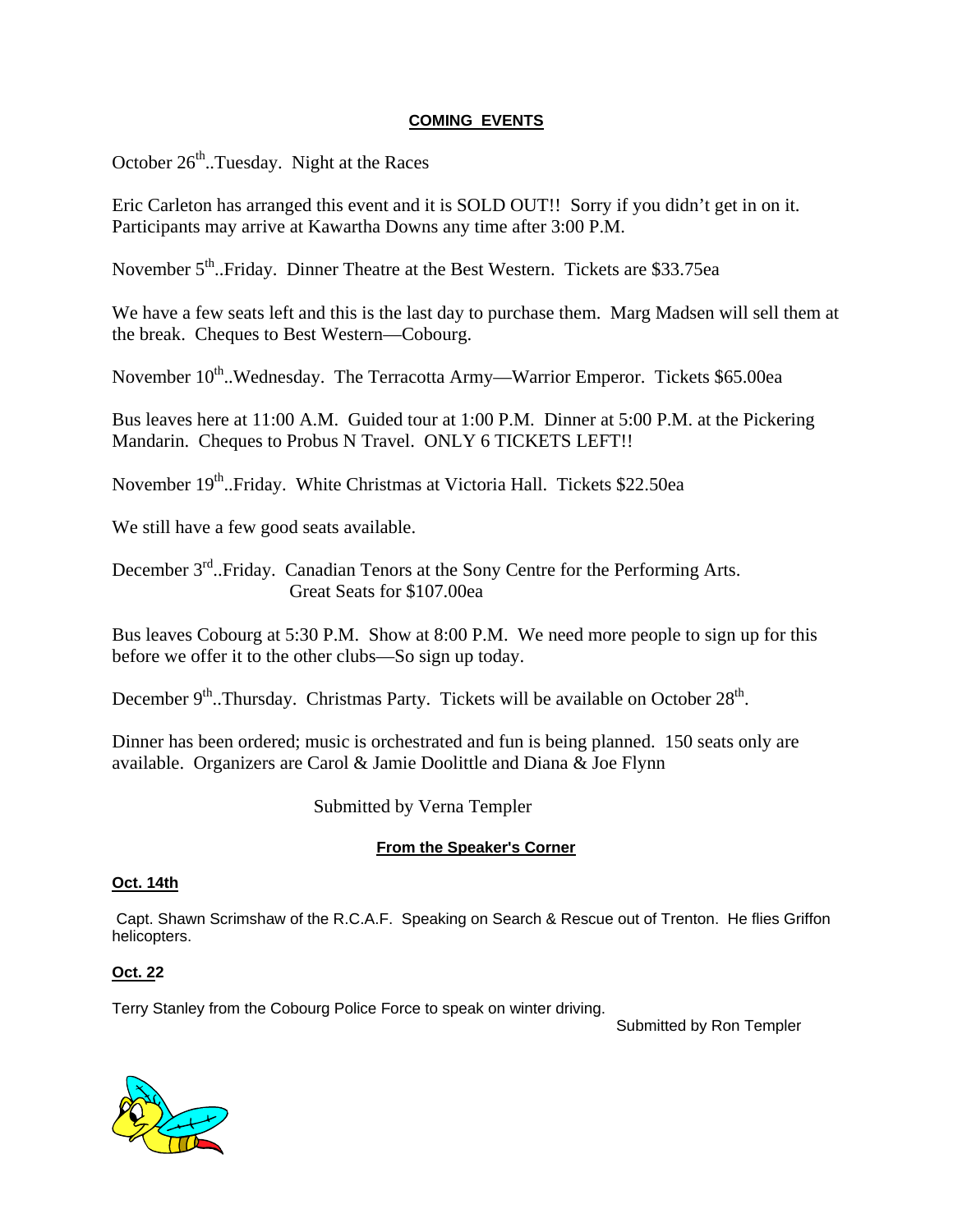### *THE LUNCH BUNCH*

*On September 24th at Frenchie's we had a taste of "Old Montreal". We feasted on delectable food prepared by the owner and chef, Laurence, and served by her cheerful and competent waitress, Rachel. The atmosphere was friendly and cozy and there was lots of laughter and many good comments about the food. Feedback from members has given us the opportunity to return with a few suggestions for the owner which we will pass on in due course. Overall it was an enjoyable experience and we will plan on returning.* 

*October* 28<sup>th</sup> we are returning to that great old standby The Matterhorn. Be *prepared for breaded schnitzel, spatzli, a hose salad with various dressings and coffee or tea. Price is about \$14.00ea Sign up today.* 

*Submitted by Doris Rasmussen and Marcie Polson, with Vivian Foster forwarding this on to our editors.* 

FOR SALE—A Mens Probus Vest..Large..Please see Marg Denny.

# *GOLF NEWS…..GOLF NEWS*

The results of the Sept.13th golf tournament at Shelter Valley Pines GC are as follows

Winning Team....Frank Crowley, Jim O'Shea and Ralph Stoffers with a tidy little one under par 31

Men's longest drive...Frank Crowley

Women's longest drive...Anne Grant

Men's closest to the pin... Don Tapscott

Women's closest to the pin...Anne Gordon

Thanks to all the golfers and special thanks to Fred Cooke….Submitted by Doug Lloyd